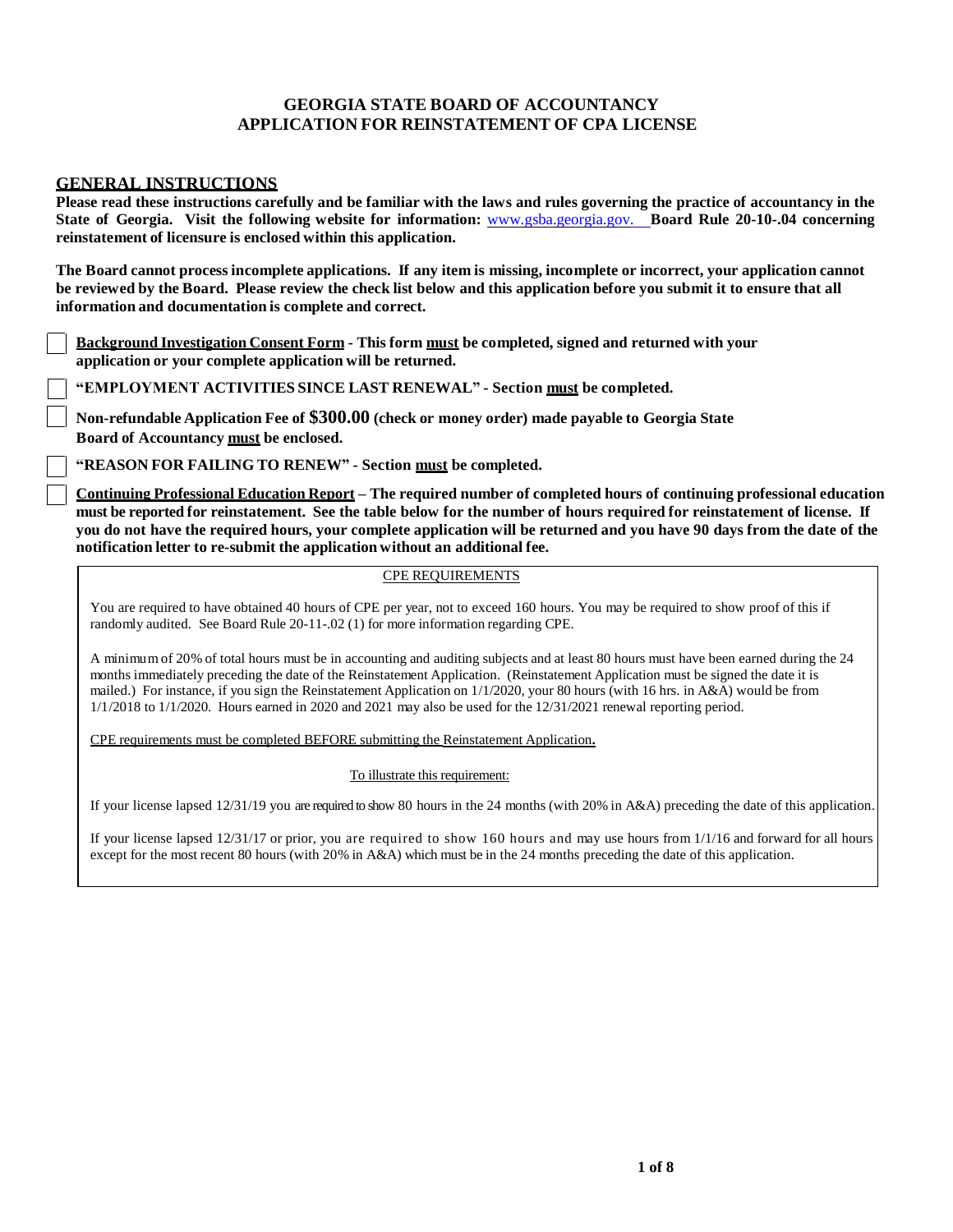| <b>For Board Use Only</b> | For Board Use Only             |
|---------------------------|--------------------------------|
| Date of Review            | Fee Paid Check #               |
|                           |                                |
|                           | Applicant $#$<br>Date $\qquad$ |
|                           | $\text{Receipt}$ #             |
|                           |                                |

### **GEORGIASTATE BOARD OF ACCOUNTANCY**

**200 Piedmont Ave. SE, Suite 1604 West Tower - Atlanta, Georgia 30334 - (404) 463-0365** 

[www.gsba.georgia.gov](http://www.gsba.georgia.gov/)

## **APPLICATION FOR REINSTATEMENT OF CPA LICENSE**

**(Application will be returned if all questions are not answered) Reinstatement Fee: \$300.00 (Non-Refundable)**

#### **PLEASE PRINT OR TYPE**

|    | License No. CPA                    | Date License Lapsed ____________________                                                                                                                                                                                                                                                                                                                                                         |                                                                                                                                                                                                                                      |              |     |
|----|------------------------------------|--------------------------------------------------------------------------------------------------------------------------------------------------------------------------------------------------------------------------------------------------------------------------------------------------------------------------------------------------------------------------------------------------|--------------------------------------------------------------------------------------------------------------------------------------------------------------------------------------------------------------------------------------|--------------|-----|
| 1. | Name on License ____<br>First      | Middle                                                                                                                                                                                                                                                                                                                                                                                           |                                                                                                                                                                                                                                      | Last         |     |
|    |                                    |                                                                                                                                                                                                                                                                                                                                                                                                  | 3. Date of Birth <u>contract and the set of the set of the set of the set of the set of the set of the set of the set of the set of the set of the set of the set of the set of the set of the set of the set of the set of the </u> |              |     |
|    |                                    | *THIS INFORMATION IS AUTHORIZED TO BE OBTAINED & DISCLOSED TO STATE & FEDERAL AGENCIES PURSUANT TO O.C.G.A. SECTION 19-11-1 &<br>O.C.G.A. SECTION 20-3-295, 42 U.S.C.A. SECTION 551 & 20 U.S.C.A. SECTION 1001.                                                                                                                                                                                  |                                                                                                                                                                                                                                      |              |     |
| 4. | <b>Physical Address</b>            | Number and Street (P.O. Box not acceptable)                                                                                                                                                                                                                                                                                                                                                      | Apt. No.                                                                                                                                                                                                                             | City/State   | Zip |
| 5. | <b>Mailing Address</b>             |                                                                                                                                                                                                                                                                                                                                                                                                  |                                                                                                                                                                                                                                      |              |     |
|    | (if different than Street address) | Street, P.O. Box                                                                                                                                                                                                                                                                                                                                                                                 | Apt. No.                                                                                                                                                                                                                             | City/State   | Zip |
| 6. | Telephone Number Day               | $($ $)$                                                                                                                                                                                                                                                                                                                                                                                          | <b>Cell Phone Number</b>                                                                                                                                                                                                             |              |     |
| 7. | Present Employer                   |                                                                                                                                                                                                                                                                                                                                                                                                  |                                                                                                                                                                                                                                      |              |     |
| 8. | <b>Business Address</b>            |                                                                                                                                                                                                                                                                                                                                                                                                  |                                                                                                                                                                                                                                      |              |     |
| 9. | <b>Primary Email address</b>       | Number and Street                                                                                                                                                                                                                                                                                                                                                                                | City                                                                                                                                                                                                                                 | <b>State</b> | Zip |
|    | traffic offenses.                  | 10. Since the date of your last renewal, have you been convicted of a felony or misdemeanor (other than a minor traffic violation),<br>or entered a plea of guilty, nolo contendere, or sentenced under the "First Offender Act", or been sanctioned by this or another<br>state board or agency? If Yes, check below and attach copy of conviction, plea or sanction. DUI and DWI are not minor |                                                                                                                                                                                                                                      |              |     |
|    | $N\bm{O}$<br><b>YES</b>            | (If YES, attach a certified copy of conviction, plea or sanction)                                                                                                                                                                                                                                                                                                                                |                                                                                                                                                                                                                                      |              |     |
|    |                                    | 11. DESCRIBE EMPLOYMENT ACTIVITIES SINCE LAST RENEWAL:                                                                                                                                                                                                                                                                                                                                           |                                                                                                                                                                                                                                      |              |     |
|    |                                    |                                                                                                                                                                                                                                                                                                                                                                                                  |                                                                                                                                                                                                                                      |              |     |
|    |                                    |                                                                                                                                                                                                                                                                                                                                                                                                  | $2$ of $8$                                                                                                                                                                                                                           |              |     |
|    |                                    |                                                                                                                                                                                                                                                                                                                                                                                                  |                                                                                                                                                                                                                                      |              |     |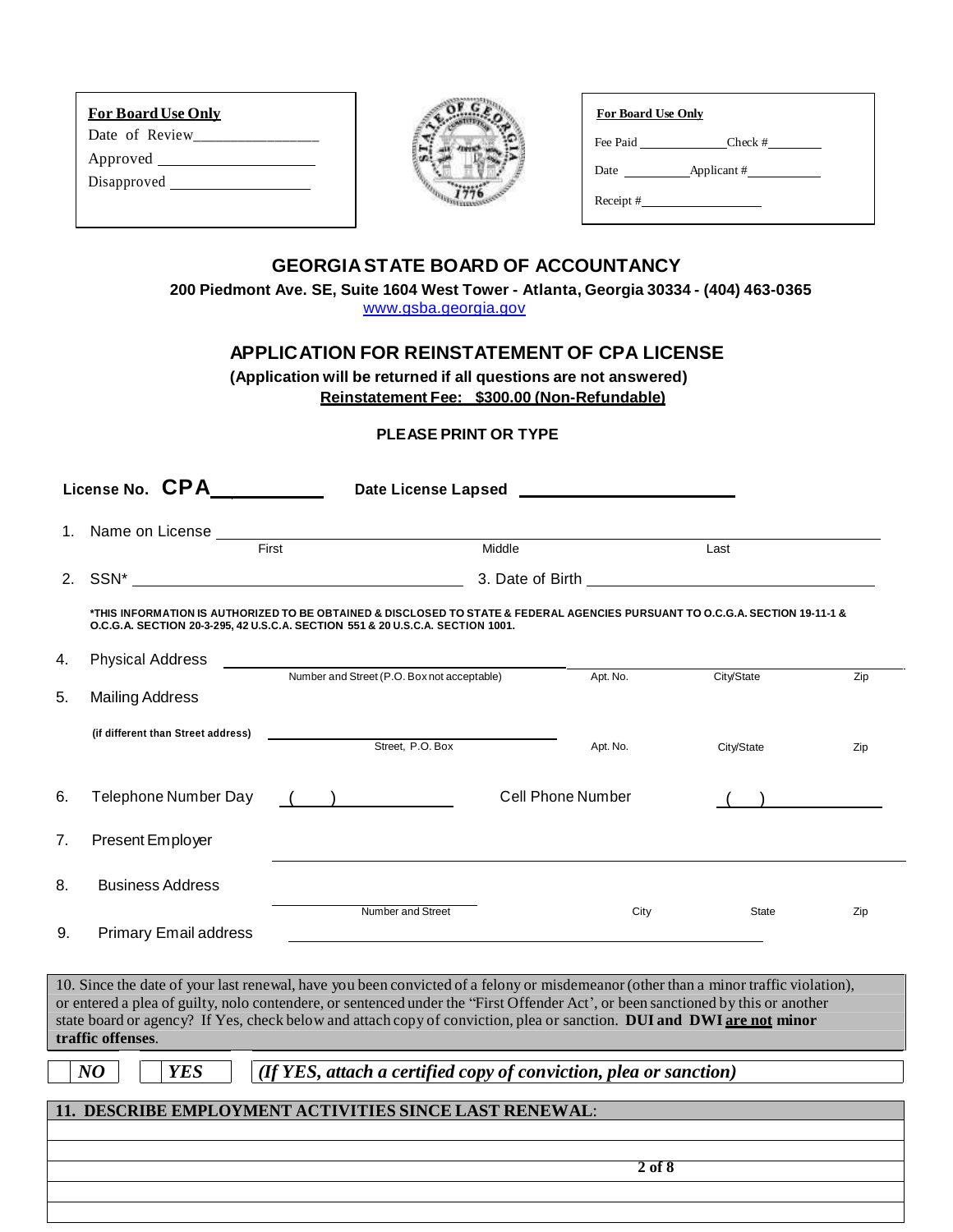| 12. REASON FOR FAILING TO RENEW: |  |
|----------------------------------|--|
|                                  |  |
|                                  |  |
|                                  |  |
|                                  |  |
|                                  |  |
|                                  |  |
|                                  |  |
|                                  |  |
|                                  |  |

### **APPLICANT AFFIDAVIT:**

I hereby swear and affirm that all information provided in this application is true and correct to the best of my knowledge and belief. I further swear and affirm that I have read and understand the current state laws and rules and regulations of the Board for which I am applying for licensure and I agree to abide by these laws and rules.

By executing this affidavit under oath, as an applicant for a professional license, as referenced in O.C.G.A. § 50-36- 1, administered by the State Board of Accountancy, the undersigned applicant also verifies one of the following with respect to his/her application for a public benefit (check one):

- 1) I am a United States citizen. **Please submit a copy of your current Secure and Verifiable Document(s) such as driver's license, passport, or document as indicated on the Board's website.**
- 2) I am not a United States citizen, but I am either a legal permanent resident of the United States or I am a qualified alien or non-immigrant under the Federal Immigration and Nationality Act with an alien number issued by the Department of Homeland Security or other federal immigration agency. **Please submit a copy of your current immigration document(s) which includes either your Alien number or your I-94 number and, if needed, SEVIS number.**

The undersigned applicant also hereby verifies that he or she is 18 years of age or older and has provided at least one secure and verifiable document, as required by O.C.G.A. § 50-36-1(e)(1), with this affidavit.

In making the above representations under oath, I understand that any person who knowingly and willfully makes a false, fictitious, or fraudulent statement or representation in an affidavit shall be guilty of a violation of O.C.G.A. § 16-10-20, and face criminal penalties as allowed by such criminal statute. I also understand that any failure to make full and accurate disclosures may result in disciplinary action by the Board for which I am applying for licensure.

Executed in (city), (state).

Signature of Applicant

Printed Name of Applicant

SUBSCRIBED AND SWORN BEFORE ME ON THIS THE

DAY OF \_, 20 \_\_\_\_

NOTARY PUBLIC My Commission Expires: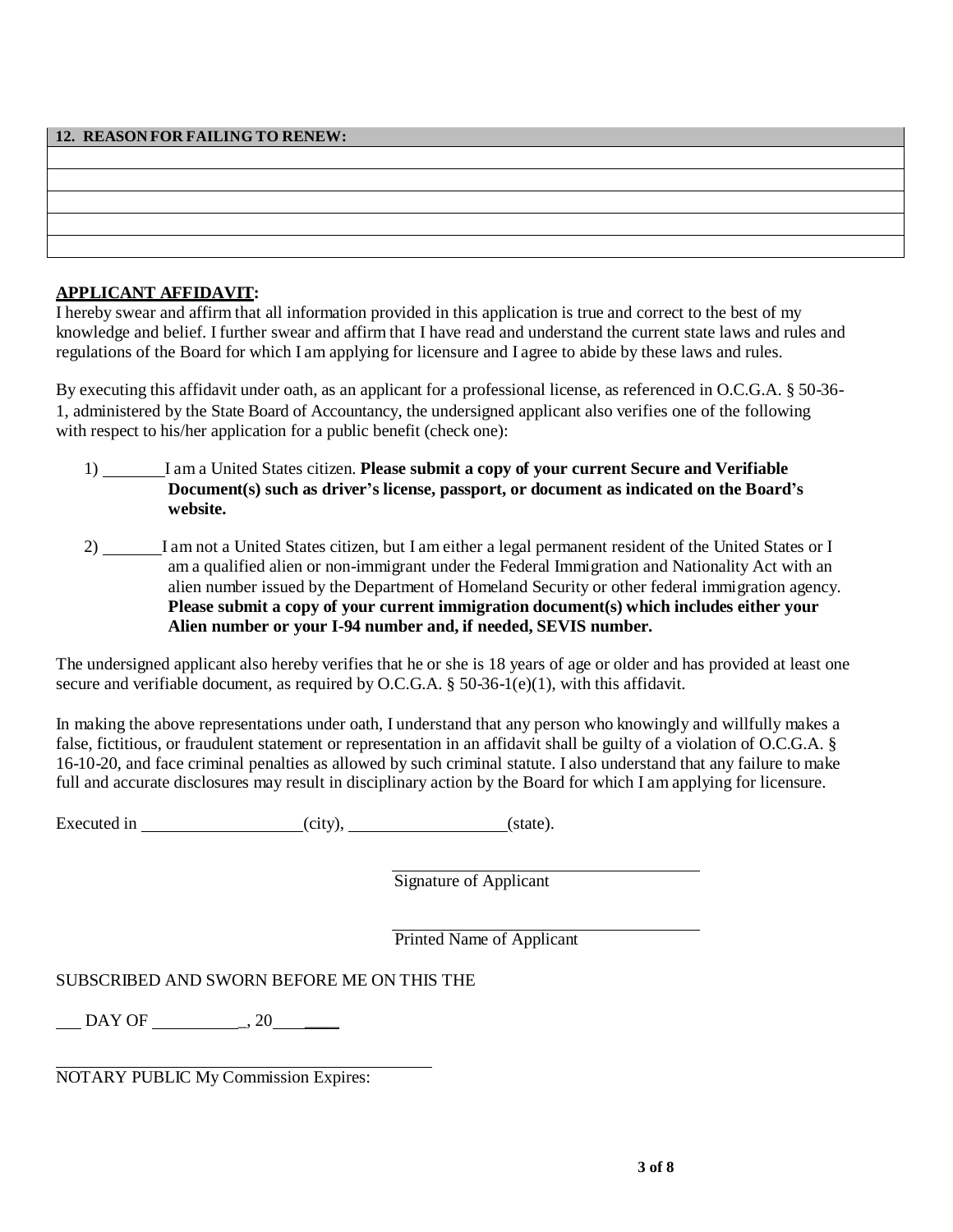IMPORTANT: Please see the following for continuing professional education report & page 8 for copy of rule #20-10- 04.

## **CONTINUING PROFESSIONAL EDUCATION REPORT**

### **NAME:**

*THIS PAGE MUST HAVE TOTALSFOR A & A HOURS AND ALL OTHER SUBJECTS HOURS. APPLICATION WILL BE RETURNED IF THESE COLUMNS ARE NOT COMPLETE. THE BOARD WILL NOT TOTAL YOUR CPE HOURS.* (See page 8 for copy of rule #20-10-.04 (REINSTATEMENT) effective January 25, 2001 for current requirement.) YOU ARE NOT *REQUIRED TO SUBMIT DOCUMENTATION OF CONTINUING EDUCATION HOURS UNLESS YOU ARE AUDITED.*

| <b>School, Firm or Organization</b><br><b>Conducting Program</b> | <b>Title of Program or Description</b><br>of Content | $\bf Principal$<br>Instructor | <b>Dates</b><br><b>Attended</b> | $\Large {\bf \large {\bf \large {\bf \large Accounting}} }$<br>$&$ Auditing | <b>All Other Subjects</b> |
|------------------------------------------------------------------|------------------------------------------------------|-------------------------------|---------------------------------|-----------------------------------------------------------------------------|---------------------------|
|                                                                  |                                                      |                               |                                 |                                                                             |                           |
|                                                                  |                                                      |                               |                                 |                                                                             |                           |
|                                                                  |                                                      |                               |                                 |                                                                             |                           |
|                                                                  |                                                      |                               |                                 |                                                                             |                           |
|                                                                  |                                                      |                               |                                 |                                                                             |                           |
|                                                                  |                                                      |                               |                                 |                                                                             |                           |
|                                                                  |                                                      |                               |                                 |                                                                             |                           |
|                                                                  |                                                      |                               |                                 |                                                                             |                           |
|                                                                  |                                                      |                               |                                 |                                                                             |                           |
|                                                                  |                                                      |                               |                                 |                                                                             |                           |
|                                                                  |                                                      |                               |                                 |                                                                             |                           |
|                                                                  |                                                      |                               |                                 |                                                                             |                           |
|                                                                  |                                                      |                               |                                 |                                                                             |                           |
|                                                                  |                                                      |                               |                                 |                                                                             |                           |
|                                                                  |                                                      |                               |                                 |                                                                             |                           |
|                                                                  |                                                      |                               |                                 |                                                                             |                           |
|                                                                  |                                                      |                               |                                 |                                                                             |                           |
|                                                                  |                                                      |                               |                                 |                                                                             |                           |
|                                                                  |                                                      |                               |                                 |                                                                             |                           |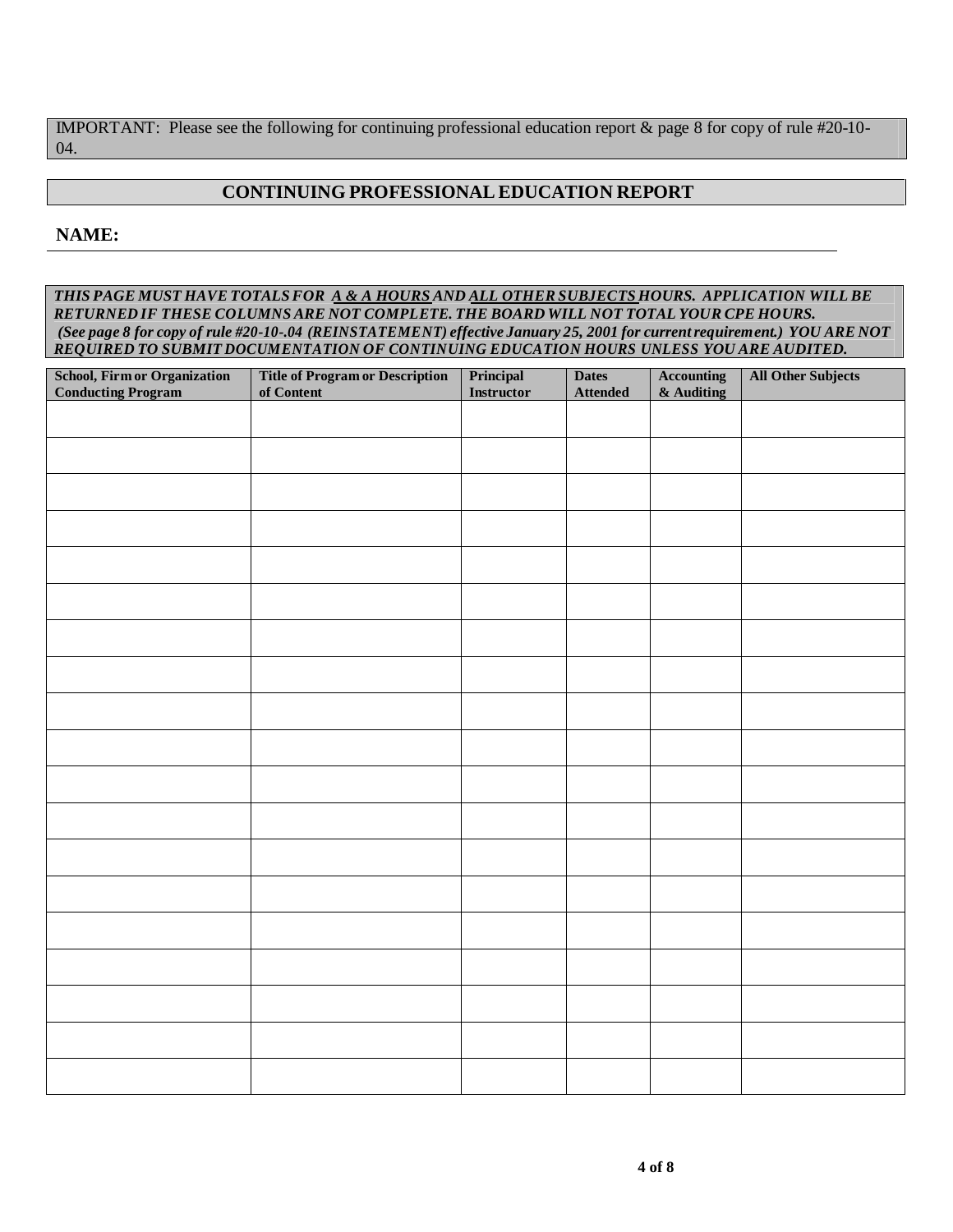| School, Firm or Organization<br><b>Conducting Program</b> | <b>Title of Program or Description</b><br>of Content | Principal<br>Instructor | <b>Dates</b><br><b>Attended</b> | <b>Accounting</b><br>& Auditing | <b>All Other Subjects</b> |  |
|-----------------------------------------------------------|------------------------------------------------------|-------------------------|---------------------------------|---------------------------------|---------------------------|--|
|                                                           |                                                      |                         |                                 |                                 |                           |  |
|                                                           |                                                      |                         |                                 |                                 |                           |  |
|                                                           |                                                      |                         |                                 |                                 |                           |  |
|                                                           |                                                      |                         |                                 |                                 |                           |  |
|                                                           |                                                      |                         |                                 |                                 |                           |  |
|                                                           |                                                      |                         |                                 |                                 |                           |  |
|                                                           |                                                      |                         |                                 |                                 |                           |  |
|                                                           |                                                      |                         |                                 |                                 |                           |  |
|                                                           |                                                      |                         |                                 |                                 |                           |  |
|                                                           |                                                      |                         |                                 |                                 |                           |  |
|                                                           |                                                      |                         |                                 |                                 |                           |  |
|                                                           |                                                      |                         |                                 |                                 |                           |  |
|                                                           |                                                      |                         |                                 |                                 |                           |  |
|                                                           |                                                      |                         |                                 |                                 |                           |  |
|                                                           |                                                      |                         |                                 |                                 |                           |  |
|                                                           |                                                      |                         |                                 |                                 |                           |  |
|                                                           |                                                      |                         |                                 |                                 |                           |  |
|                                                           |                                                      |                         |                                 |                                 |                           |  |
|                                                           |                                                      |                         |                                 |                                 |                           |  |
|                                                           |                                                      |                         |                                 |                                 |                           |  |
|                                                           |                                                      |                         |                                 |                                 |                           |  |
|                                                           |                                                      |                         |                                 |                                 |                           |  |
|                                                           | <b>Sub Total Hours</b>                               |                         |                                 |                                 |                           |  |

**TOTAL HOURS CLAIMED**

**ABOVE 2 COLUMNS MUSTBE COMPLETED**

### I certify under penalty of perjury to the truth and accuracy of all statements, answers and representations made in this report.

**Signature Date**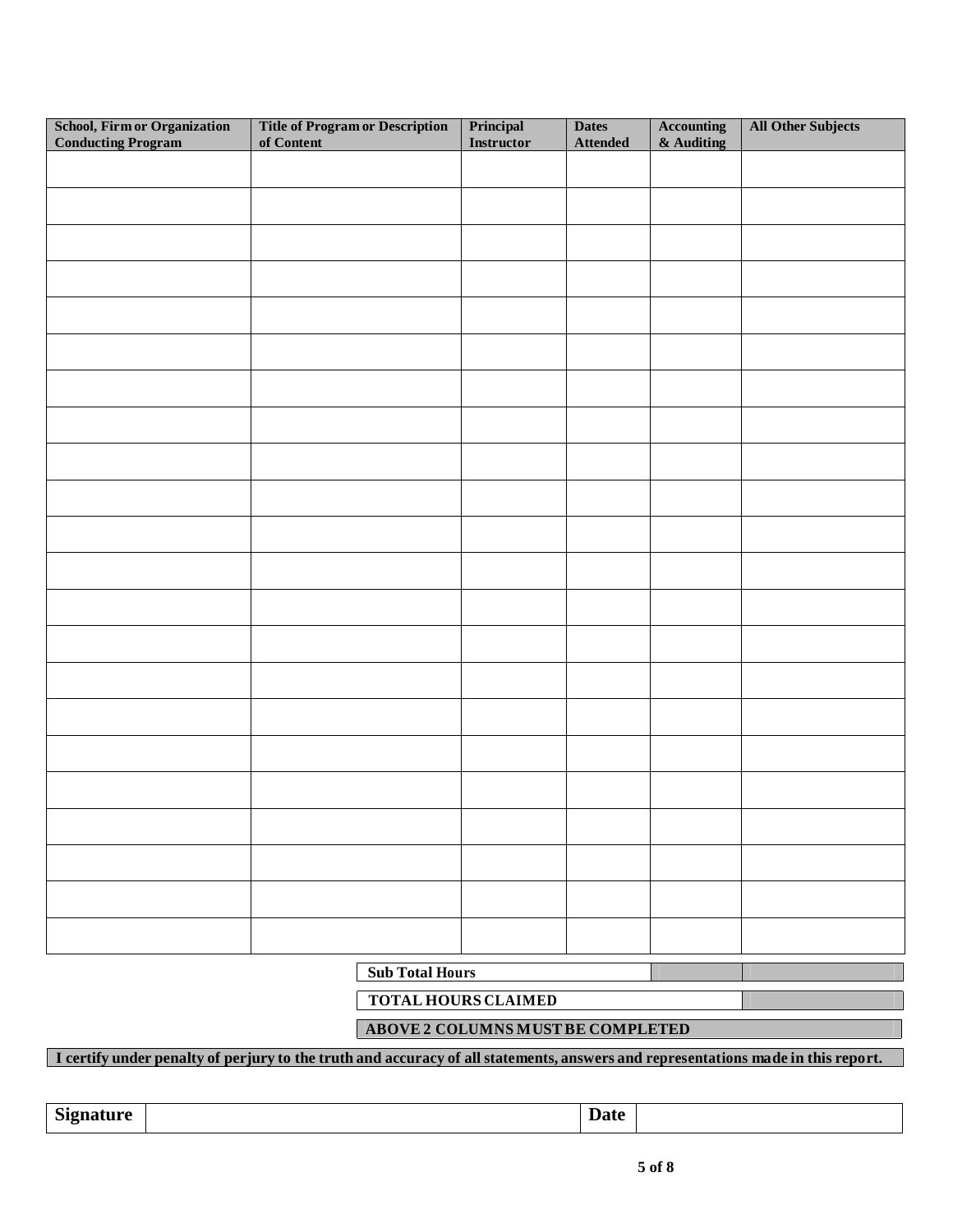

## **GEORGIA STATE BOARD OF ACCOUNTANCY 200 Piedmont Avenue SE, Suite 1604 West Tower Atlanta, Georgia 30334 (404) 463-0365**

# **CONSENT FORM**

I hereby authorize the State Board of Accountancy ("Board") to receive any Georgia criminal history record information pertaining to me which may be in the files of any state or local criminal justice agency in Georgia.

| Full Name (Print) |                                                                                    |               |                                                                                                                                       |  |
|-------------------|------------------------------------------------------------------------------------|---------------|---------------------------------------------------------------------------------------------------------------------------------------|--|
|                   | Physical Address (P.O. Boxes NOT Accepted)                                         |               |                                                                                                                                       |  |
| Sex               | Race                                                                               | Date of Birth | <b>Social Security Number</b>                                                                                                         |  |
|                   |                                                                                    |               |                                                                                                                                       |  |
|                   | One of the following must be checked:                                              |               | This authorization is valid for 90/180/ (circle one) days from date of signature.                                                     |  |
|                   |                                                                                    |               | give consent to the Board to perform periodic<br>criminal history background checks for the duration of my licensure with this state. |  |
|                   | <b>Signature of Applicant</b>                                                      |               | Date                                                                                                                                  |  |
|                   | Special licensure provisions (check if applicable):                                |               |                                                                                                                                       |  |
|                   | Working with mentally disabled<br>Working with elder care<br>Working with children |               |                                                                                                                                       |  |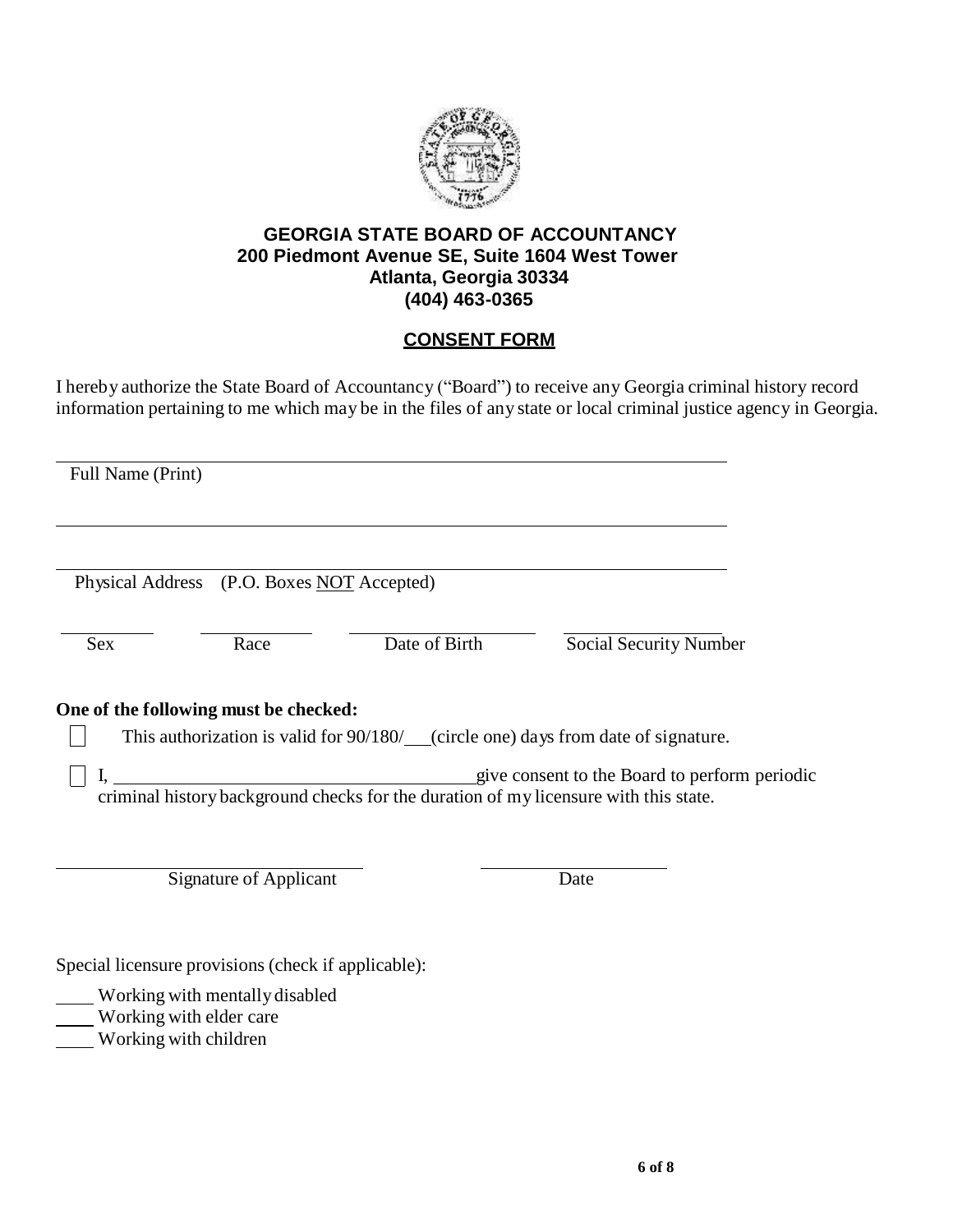#### **APPLICANT: PLEASE CHECK THE FORM OF IDENTIFICATION BELOWTHAT YOU POSSESS. RETURN THIS FORM ALONG WITH A COPY OF YOUR APPROPRIATE DOCUMENTATION.**

**Name**

#### Secure and Verifiable Documents Under O.C.G.A. § 50-36-2 Issued August 1, 2011 by the Office of the Attorney General, Georgia

The Illegal Immigration Reform and Enforcement Act of 2011 ("IIREA") provides that "[n]ot later than August 1, 2011, the Attorney General shall provide and make public on the Department of Law's website a list of acceptable secure and verifiable documents. The list shall be reviewed and updated annually by the Attorney General." O.C.G.A. § 50-36-2(f). The Attorney General may modify this list on a more frequent basis, if necessary.

The following list of secure and verifiable documents, published under the authority of O.C.G.A. § 50-36-2, contains documents that are verifiable for identification purposes, and documents on this list may not necessarily be indicative of residency or immigration status.

A United States passport or passport card [O.C.G.A. § 50-36-2(b)(3); 8 CFR § 274a.2]

A United States military identification card [O.C.G.A. § 50-36-2(b)(3); 8 CFR § 274a.2]

A driver's license issued by one of the United States, the District of Columbia, the Commonwealth of Puerto Rico, Guam, the Commonwealth of the Northern Marianas Islands, the United States Virgin Island, American Samoa, or the Swain Islands, provided that it contains a photograph of the bearer or lists sufficient identifying information regarding the bearer, such as name, date of birth, gender, height, eye color, and address to enable the identification of the bearer [O.C.G.A. § 50-36-2(b)(3); 8 CFR § 274a.2]

An identification card issued by one of the United States, the District of Columbia, the Commonwealth of Puerto Rico, Guam, the Commonwealth of the Northern Marianas Islands, the United States Virgin Island, American Samoa, or the Swain Islands, provided that it contains a photograph of the bearer or lists sufficient identifying information regarding the bearer, such as name, date of birth, gender, height, eye color, and address to enable the identification of the bearer [O.C.G.A. § 50-36-2(b)(3); 8 CFR § 274a.2]

A tribal identification card of a federally recognized Native American tribe, provided that it contains a photograph of the bearer or lists sufficient identifying information regarding the bearer, such as name, date of birth, gender, height, eye color, and address to enable the identification of the bearer. A listing of federally recognized Native American tribes may be found at: [http://www.bia.gov/WhoWeAre/BIA/OIS/TribalGovernmentServices/TribalDirectory/index.htm \[O](http://www.bia.gov/WhoWeAre/BIA/OIS/TribalGovernmentServices/TribalDirectory/index.htm).C.G.A. § 50-36-2(b)(3); 8 CFR §274a.2]

A United States Permanent Resident Card or Alien Registration Receipt Card [O.C.G.A. § 50-36-2(b)(3); 8 CFR § 274a.2]

An Employment Authorization Document that contains a photograph of the bearer [O.C.G.A. § 50-36-2(b)(3); 8 CFR § 274a.2]

A passport issued by a foreign government [O.C.G.A. § 50-36-2(b)(3); 8 CFR § 274a.2]

- A Merchant Mariner Document or Merchant Mariner Credential issued by the United States Coast Guard [O.C.G.A. § 50-36-2(b)(3); 8 CFR § 274a.2]
- A Free and Secure Trade (FAST) card [O.C.G.A. § 50-36-2(b)(3); 22 CFR § 41.2]
- A NEXUS card [O.C.G.A. § 50-36-2(b)(3); 22 CFR § 41.2]

A Secure Electronic Network for Travelers Rapid Inspection (SENTRI) card [O.C.G.A. §50-36-2(b)(3); 22 CFR § 41.2]

A driver's license issued by a Canadian government authority [O.C.G.A. § 50-36-2(b)(3); 8 CFR § 274a.2]

A Certificate of Citizenship issued by the United States Department of Citizenship and Immigration Services (USCIS) (Form N-560 or Form N-561) [O.C.G.A. § 50-36-2(b)(3); 6 CFR § 37.11]

A Certificate of Naturalization issued by the United States Department of Citizenship and Immigration Services (USCIS) (Form N-550 or Form N-570) [O.C.G.A. § 50-36-2(b)(3); 6 CFR § 37.11]

In addition to the documents listed herein, if, in administering a public benefit or program, an agency is required by federal law to accept a document or other form of identification for proof of or documentation of identity, that document or other form of identification will be deemed a secure and verifiable document solely for that particular program or administration of that particular public benefit. [O.C.G.A.  $§ 50-36-2(c)]$